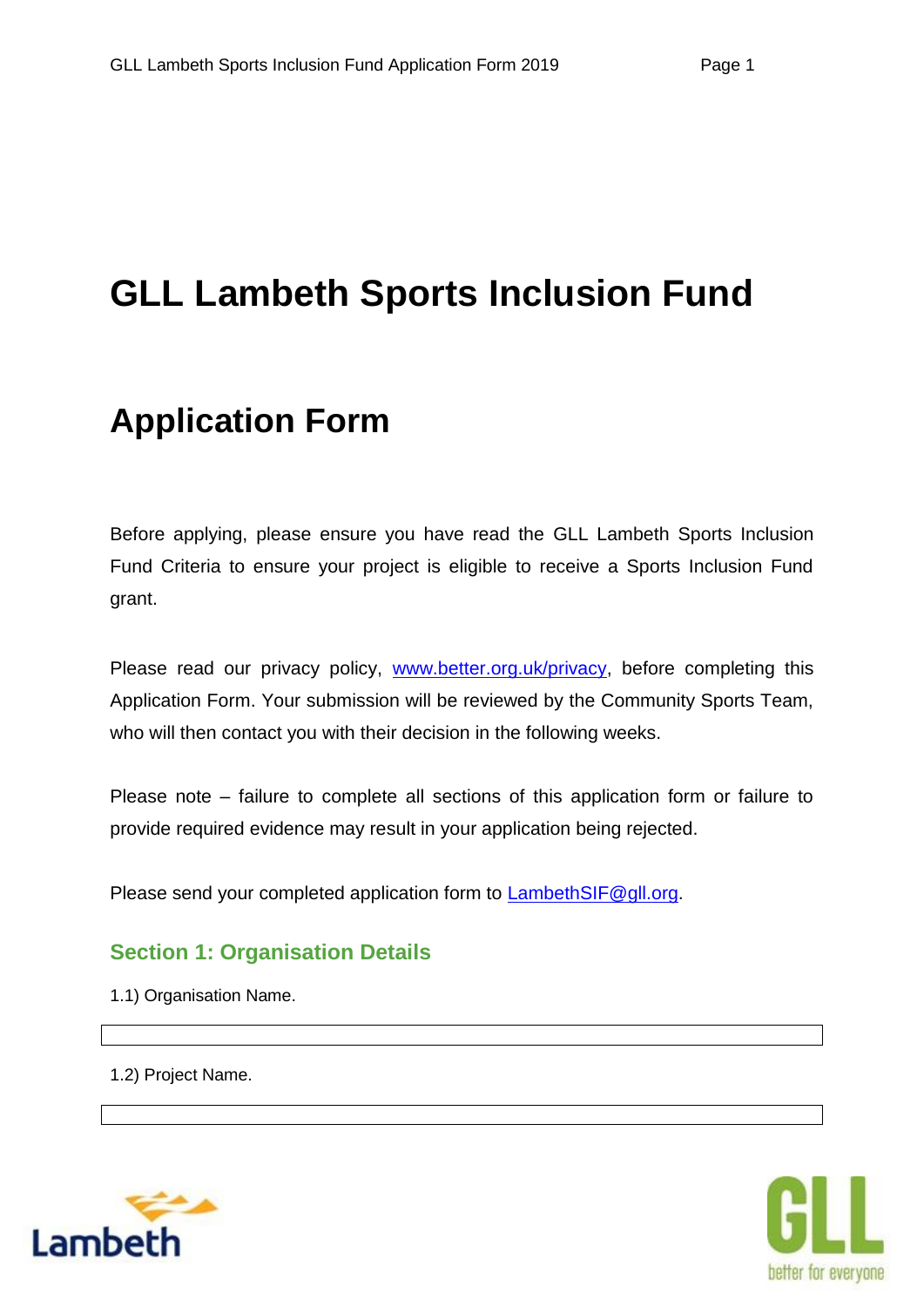1.3) Organisation Address.

|  |  | 1.4) Project Lead Details. |
|--|--|----------------------------|
|  |  |                            |

1.4.1) Name.

1.4.2) Position.

1.4.3) Email Address.

1.4.4) Phone Number.

1.4.5) Alternative Phone Number.

1.5) Project Support Details. 1.5.1) Name.

1.5.2) Position.

1.5.3) Email Address.

1.5.4) Phone Number.

1.5.5) Alternative Phone Number.

1.6) Safeguarding Procedures.

If you are applying for funding to provide a programme that works with children/young people or vulnerable adults, please tick the box to confirm that your organisation has safeguarding policies and procedures in place. Please attach these procedures to your application.

#### **Section 2: Project Details Project Specifics**

2.1) Who are your target participants?

Ensure you detail participant age, gender, ethnicity, and any health conditions of those you are proposing to support. Please also state the number of places available for participants.



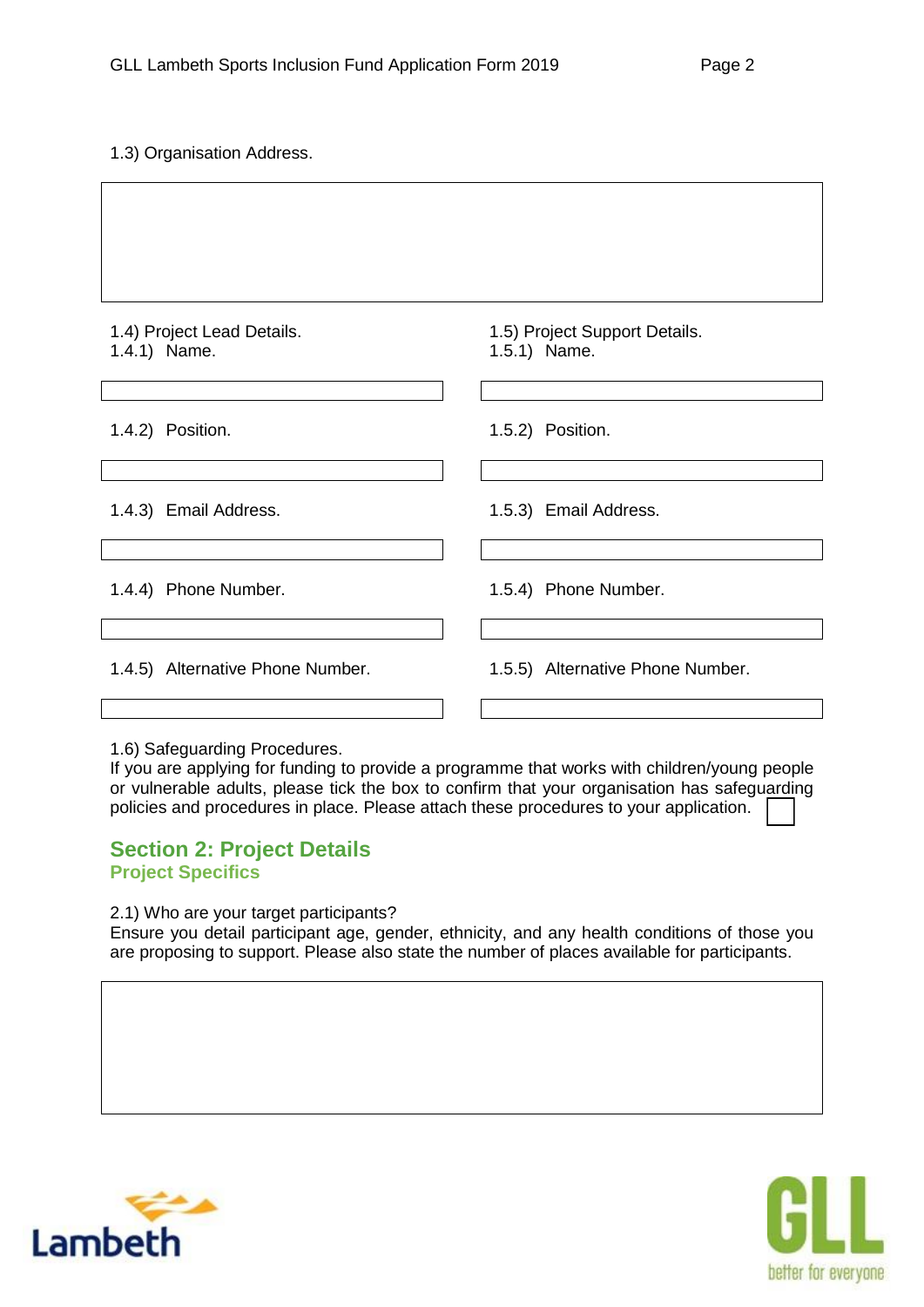2.2) What are the aims and objectives of the project? Ensure you describe how the project's participants and the wider community will benefit.

2.3) Please provide a detailed description of the programme to be delivered.



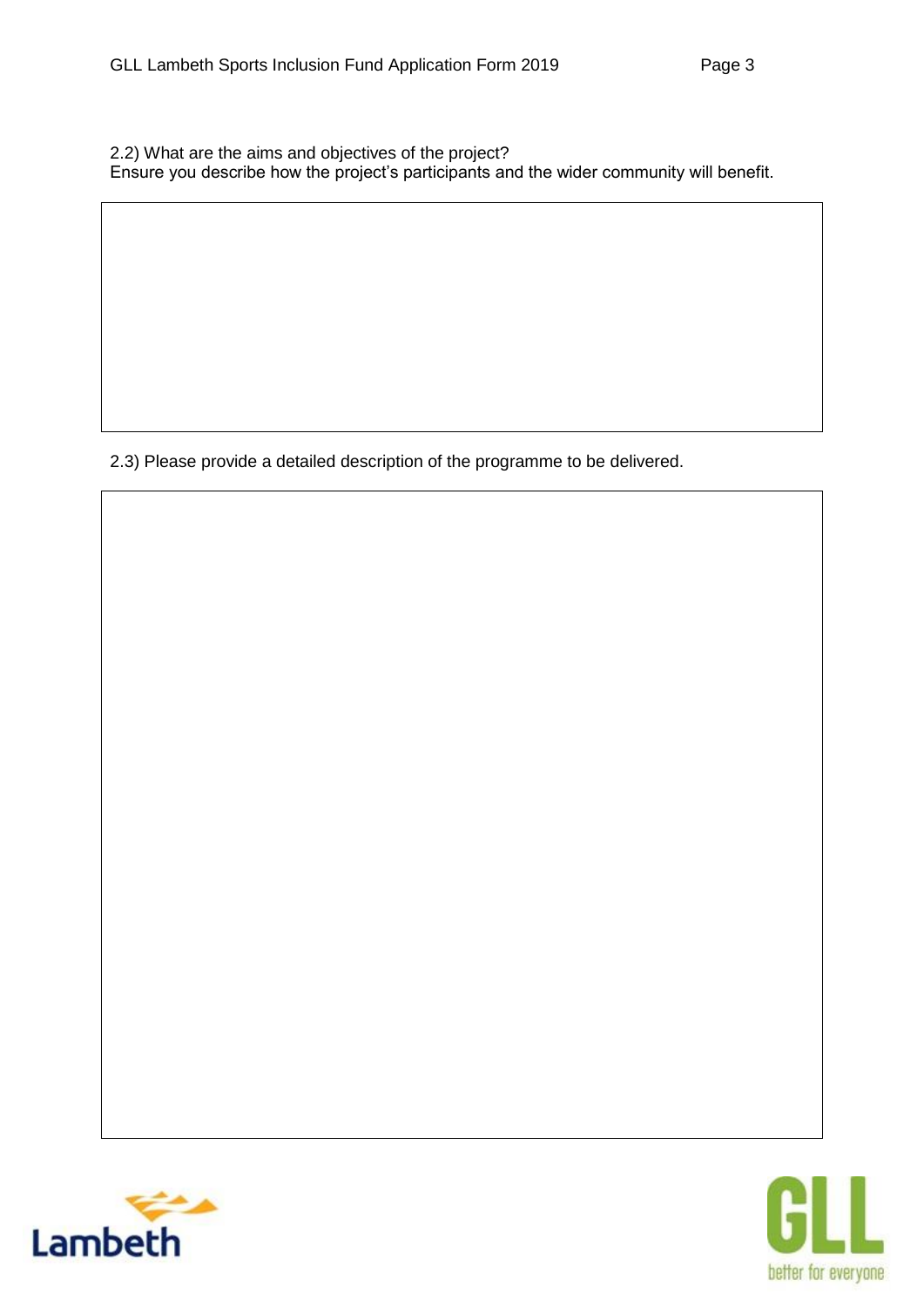2.4) Project Timeline.

| <b>Start Date (DD/MM/YYYY)</b> |  |
|--------------------------------|--|
| End Date (DD/MM/YYYY)          |  |

2.4.1) Please specify the exact dates that the project will **not** run and include a reason as to why. For example; holiday period, break in programme.

2.5) Please indicate when your sessions will take place and the total hours over the course of the project.

| <b>Day</b>                       | <b>Mon</b>                  | <b>Tues</b> | <b>Wed</b> | <b>Thurs</b> | Fri | <b>Sat</b> | <b>Sun</b> |
|----------------------------------|-----------------------------|-------------|------------|--------------|-----|------------|------------|
| <b>Start</b>                     |                             |             |            |              |     |            |            |
| <b>Time</b>                      |                             |             |            |              |     |            |            |
| <b>Finish</b>                    |                             |             |            |              |     |            |            |
| <b>Time</b>                      |                             |             |            |              |     |            |            |
| <b>Total</b>                     |                             |             |            |              |     |            |            |
| <b>Hours</b>                     |                             |             |            |              |     |            |            |
| per Day                          |                             |             |            |              |     |            |            |
|                                  | <b>Total Hours per Week</b> |             |            |              |     |            |            |
| <b>Total Hours per Programme</b> |                             |             |            |              |     |            |            |

2.6) Venue Address.

2.7) Please mark with a "Y" the areas of Lambeth that your project targets.

| <b>Bishop's</b>       | Prince's (SE1)               |
|-----------------------|------------------------------|
| <b>Brixton Hill</b>   | <b>St Leonard's</b>          |
| <b>Clapham Common</b> | <b>Stockwell</b>             |
| <b>Clapham Town</b>   | <b>Streatham Hill</b>        |
| <b>Coldharbour</b>    | <b>Streatham South (CR4)</b> |
| <b>Ferndale</b>       | <b>Streatham Wells</b>       |
| <b>Gipsy Hill</b>     | <b>Thornton</b>              |
| <b>Herne Hill</b>     | <b>Thurlow Park</b>          |
| Knight's Hill         | <b>Tulse Hill</b>            |
| Larkhall              | <b>Vassall</b>               |
| Oval                  |                              |



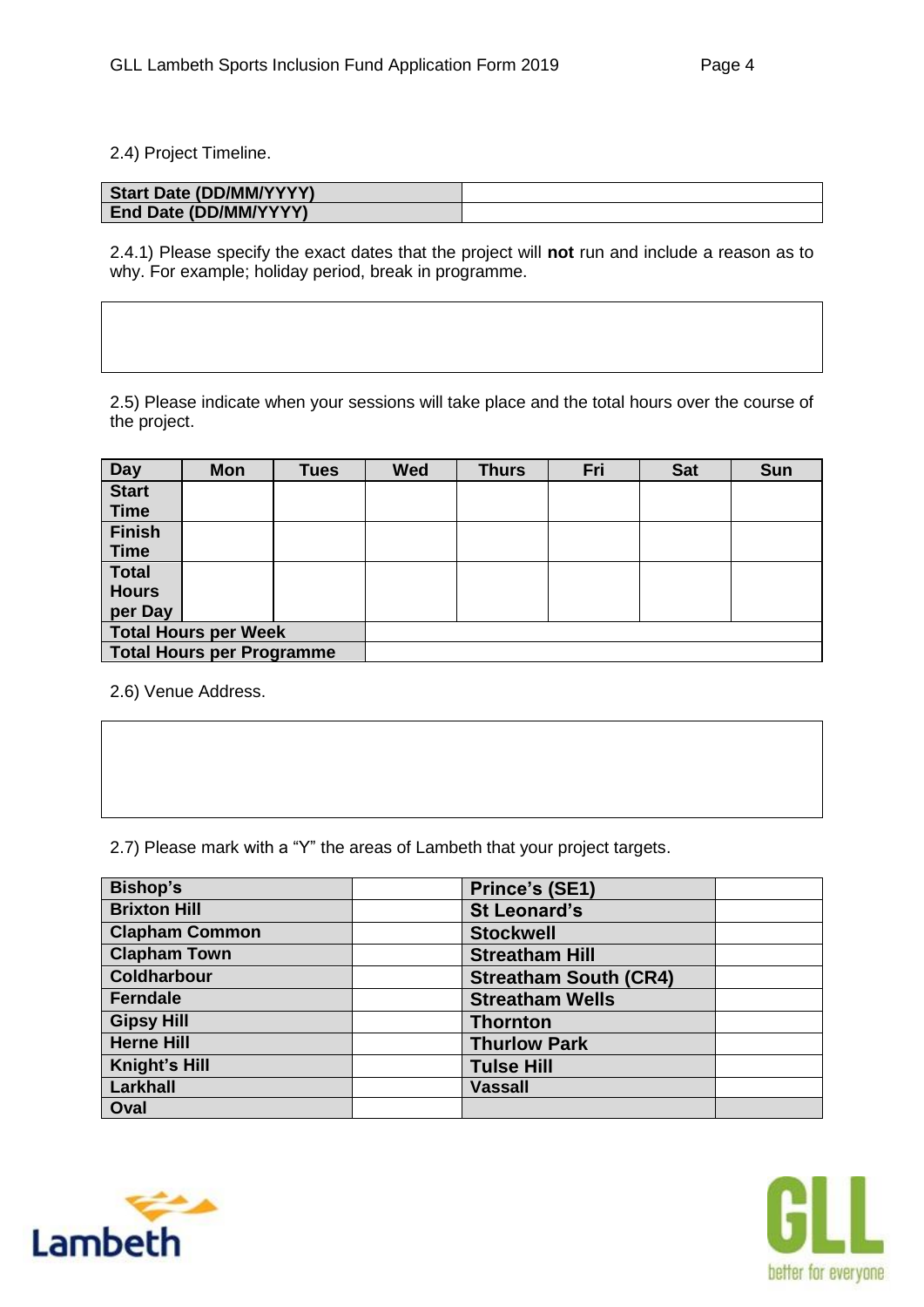#### **Project Management**

2.8) How will you manage your programme?

Tell us about your qualifications, skills, and experience in delivering similar programmes.

2.9) Who is involved in the management and delivery of the programme?

Please describe what qualifications you will be ensuring that staff involved in the project possess.

2.10) Describe how you will work with GLL and any other partners or agencies in the delivery of the project.



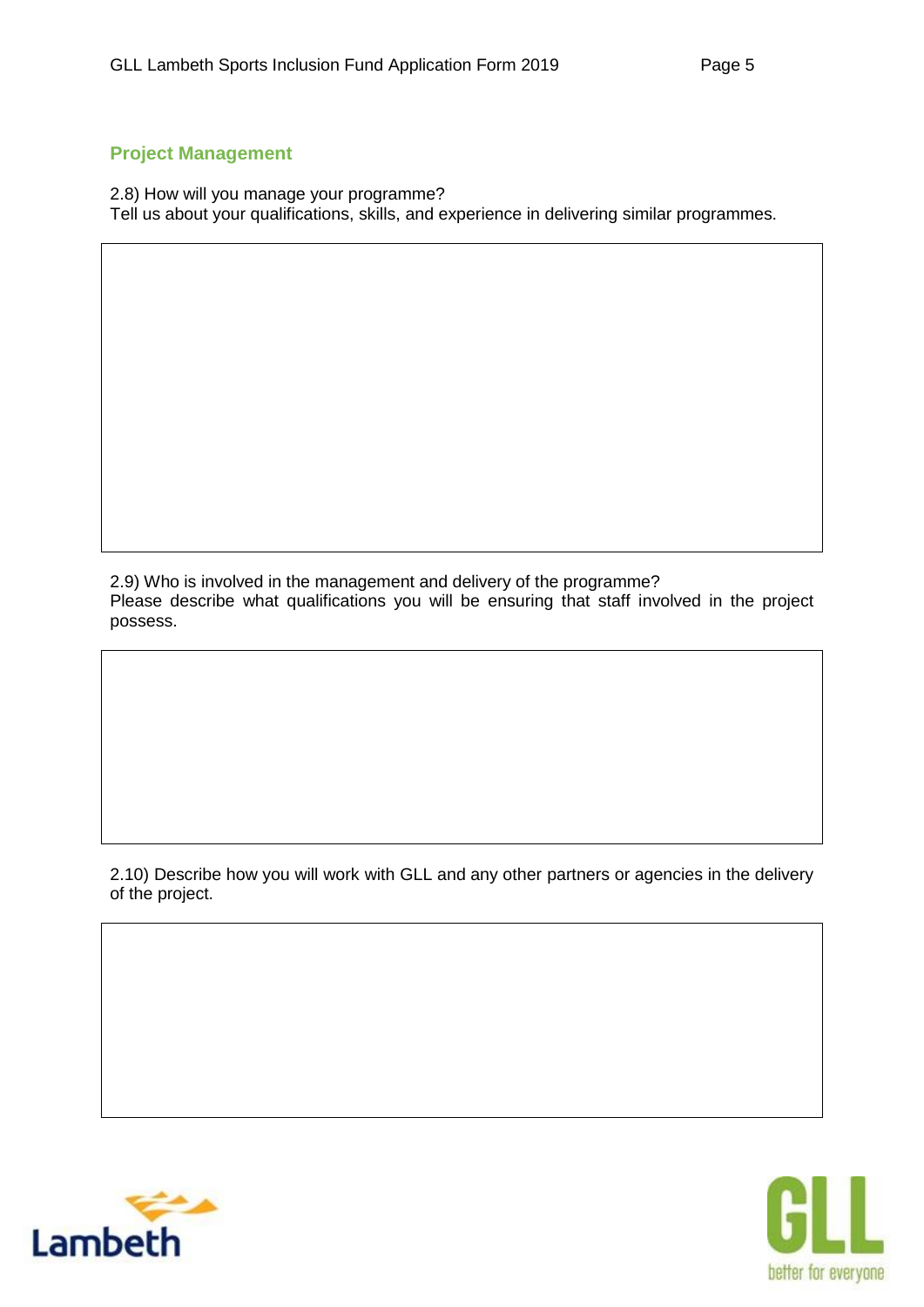2.11) Detail below if your organisation currently uses any GLL facility for any other project. Please include booking name and session time/days.

#### 2.12) How will you monitor the success of the programme?

Please describe how you will measure the quality of the project and provide evidence of any quality assurance systems that you have in place. Ensure you have detailed the monitoring practices referred to in the GLL Lambeth Sports Inclusion Fund Criteria.

2.13) Please provide information on your sustainability plan to ensure continuation of the project beyond the initial funding period.



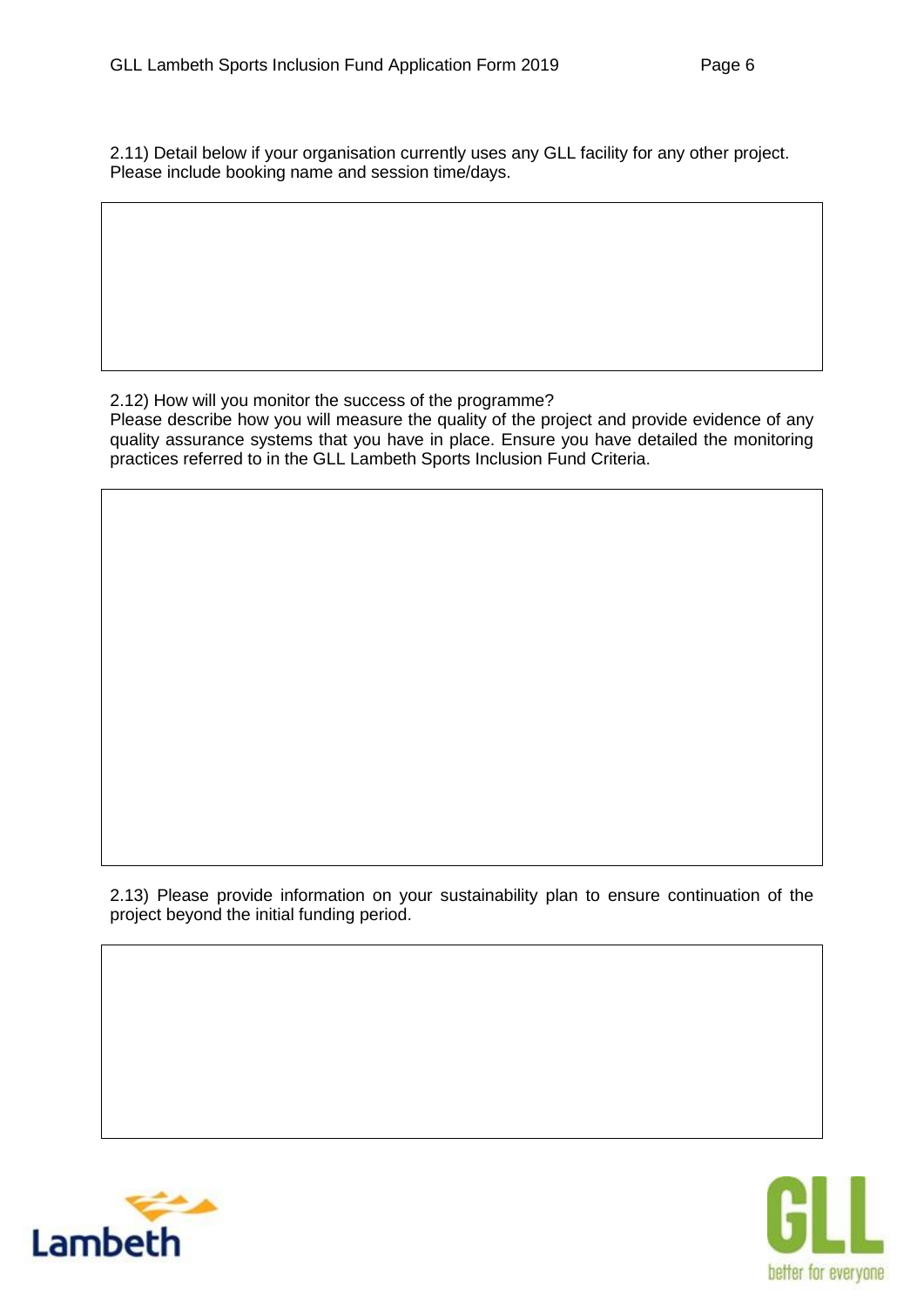## **Section 3: Project Budget**

3.1) Cost Breakdown.

3.1.1) Fill in the following table with a breakdown of the costs associated with the project and the requested contribution from us.

| <b>Project Costs</b>              | <b>Amount Applied For (£)</b> |
|-----------------------------------|-------------------------------|
| <b>Venue hire</b>                 |                               |
| <b>Staff Costs</b>                |                               |
| <b>Equipment (Please specify)</b> |                               |
| <b>TOTAL</b>                      |                               |

3.1.2) Use the following to detail any costings that require specification from section 3.1.1. For example, please specify each piece of equipment, its cost, and justification for needing it.

3.2) Please detail any income you anticipate to receive.

Input N/A if you do not expect to receive any income from the sources stated below.

| Will participants pay fees?    | Yes:                   | No: |                        |
|--------------------------------|------------------------|-----|------------------------|
| <b>Details of Fees/charges</b> |                        |     |                        |
|                                | Anticipated Income (£) |     | <b>Further Details</b> |
| <b>Fundraising</b>             |                        |     |                        |
| <b>Grants</b>                  |                        |     |                        |
| <b>Other Funding Sources</b>   |                        |     |                        |
| <b>TOTAL</b>                   |                        |     |                        |



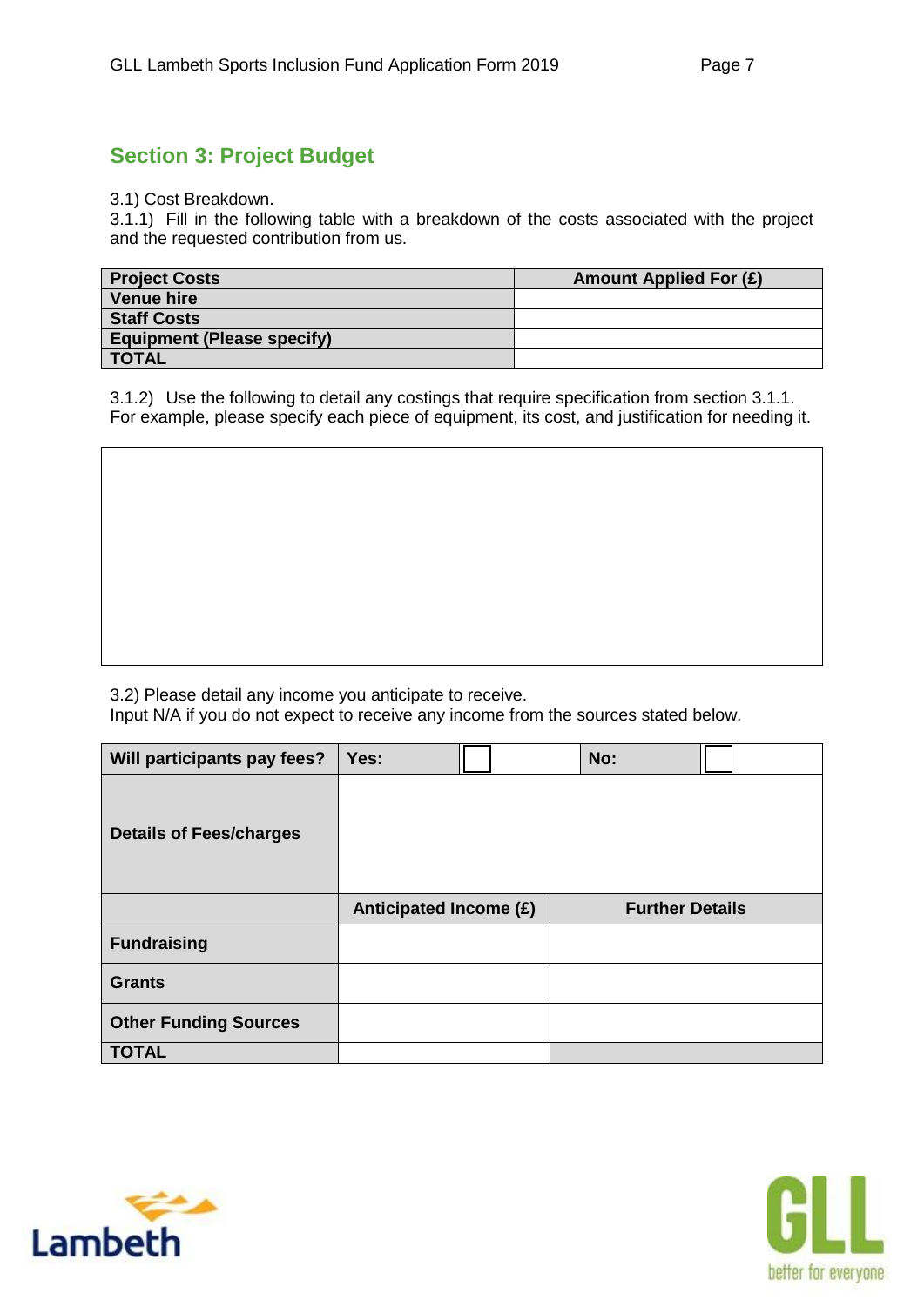3.3) Please explain how this programme will provide value for money and what evidence can you provide to support this?

### **Section 4: Declaration, Agreement Terms, and Signatures**

4.1) Is any member of the Management Committee/Organisational Management or staff an employee of Lambeth Council, Councillor for London Borough of Lambeth, or GLL? If yes, please state their name(s) and post(s)/position(s) below:

By submitting a GLL Lambeth Sports Inclusion Fund application, you agree to the following

- To the best of your knowledge, all information provided is accurate and true
- To not apply to multiple funding sources for the same components of the project
- You understand that a successful application does not guarantee repeated future awards
- You have attached to the application evidence of a current and valid affiliation to the relevant sporting body for any organisation you propose to use to deliver the project to ensure
	- $\circ$  Up to date relevant insurances are in place valid for the duration of the project
	- o Proper procedures and policies are implemented, and appropriate checks are undertaken, with regards to safeguarding of children and vulnerable adults
	- o Staff, coaches, volunteers and other individuals involved in delivering the project are appropriately qualified
- If you propose to deliver the project without using an affiliated sporting organisation, you have attached evidence
	- $\circ$  That you hold up to date relevant insurances, valid for the duration of the project
	- $\circ$  Of procedures and policies to be used with regards to safeguarding of children and vulnerable adults
	- $\circ$  That each individual has had recent checks are undertaken with regards to safeguarding of children and vulnerable adults

o That all individuals involved in delivering the project are appropriately qualified The terms of the grant of funding should your application be successful are: